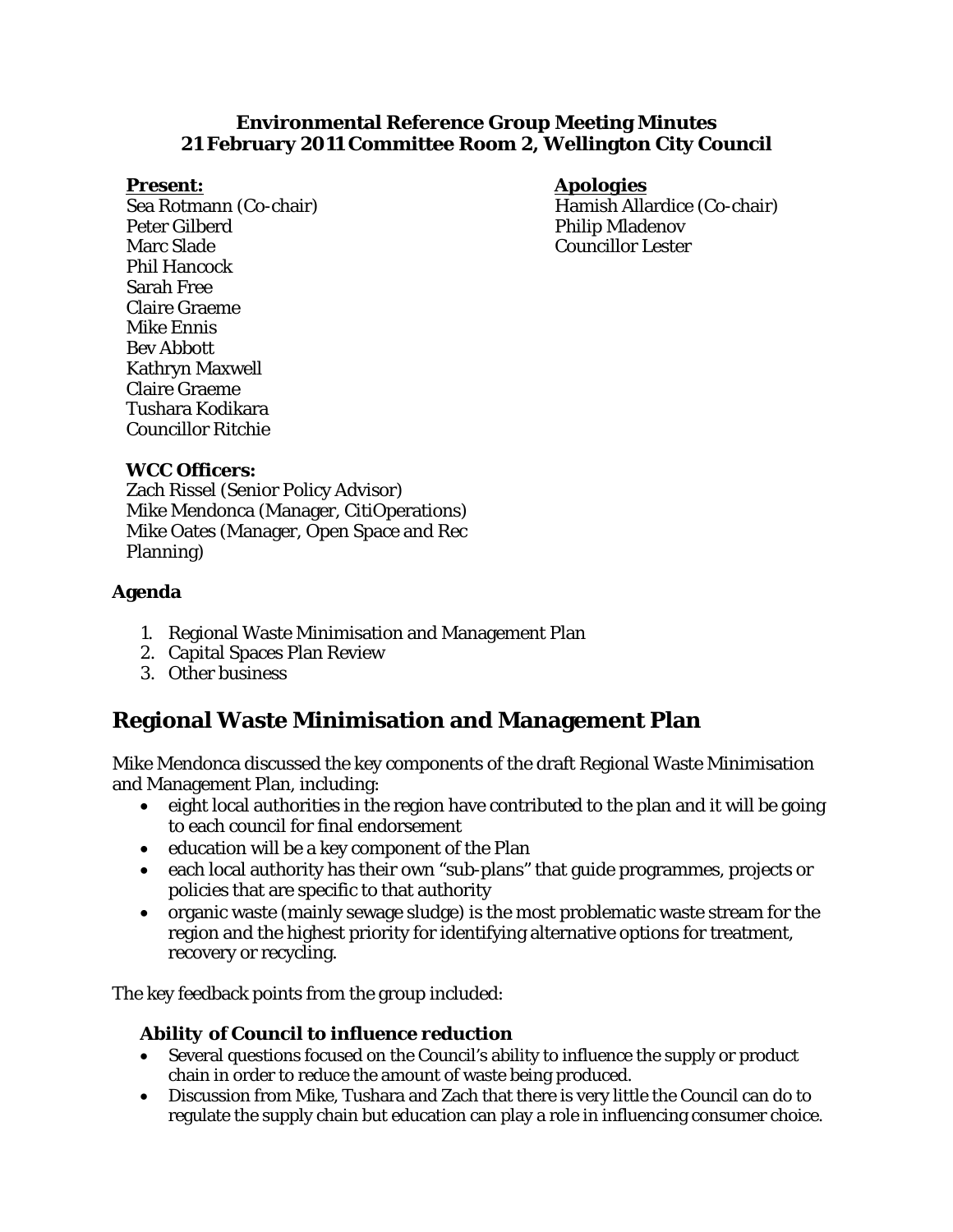- Central Government needed to take leadership role with reduction by developing product stewardship schemes or regulations relating to packaging.
- Focus also needs to be on responsibility of producer, importer and consumer to reduce waste as opposed to just local government.
- A suggestion by Clare that maybe adopting a policy of smaller bins may discourage consumption.

#### *New recycling system*

- Mike provided a brief overview of how the new recycling system will work with glass being collected one week and all other recycling materials being collected on alternative weeks.
- The new wheelie bin system follows international best practice and will improve safety conditions for the recyclers.
- Bags will be issued to households that are not suitable for a wheelie bin.

#### *Organics*

- Mike discussed the option of looking at organic, wheelie-bin collection at a future date.
- Currently there is still a large-scale composting operation using green waste and small amounts of food waste but the issues is finding markets for the compost.
- The Council experienced a difficulty finding a market for compost with Living Earth, who were producing sewage-based compost.
- Phil commented that the lack of demand for the compost was most likely do to the fact that sewage was mixed into the compost.
- Marc asked how Council would encourage more home-based composting and Clare advocated working with community groups.

#### *Business*

- There was discussion on how to engage business and how to incentivise business to take action to reduce waste and to recycle.
- Mike discussed that the Council was not funded to manage waste from businesses and that the focus for business will be education.
- There is a lot of business recycling (including cardboard collection from the CBD) but this is managed business to business.
- Phil mentioned that planning rules could be adjusted to ensure new office buildings/upgrades or commercial developments have adequate space for recycling services.
- Kathryn mentioned that we could be more creative with supporting small to medium sized businesses because they are under-resourced.
- Discussion that Council could do more to work with supermarkets to organize collection points for certain waste items.

#### *Summary points*

- General positive support from ERG for the Plan good step to get 8 councils together.
- Education component will be important for businesses and home-composting. Council will work with 7 other councils to develop more coordinated education plan.
- Council is restricted on its regulatory powers relating to package and what it can require households/businesses to do.
- Organic waste (especially sewage) is a key priority for 8 councils in the region.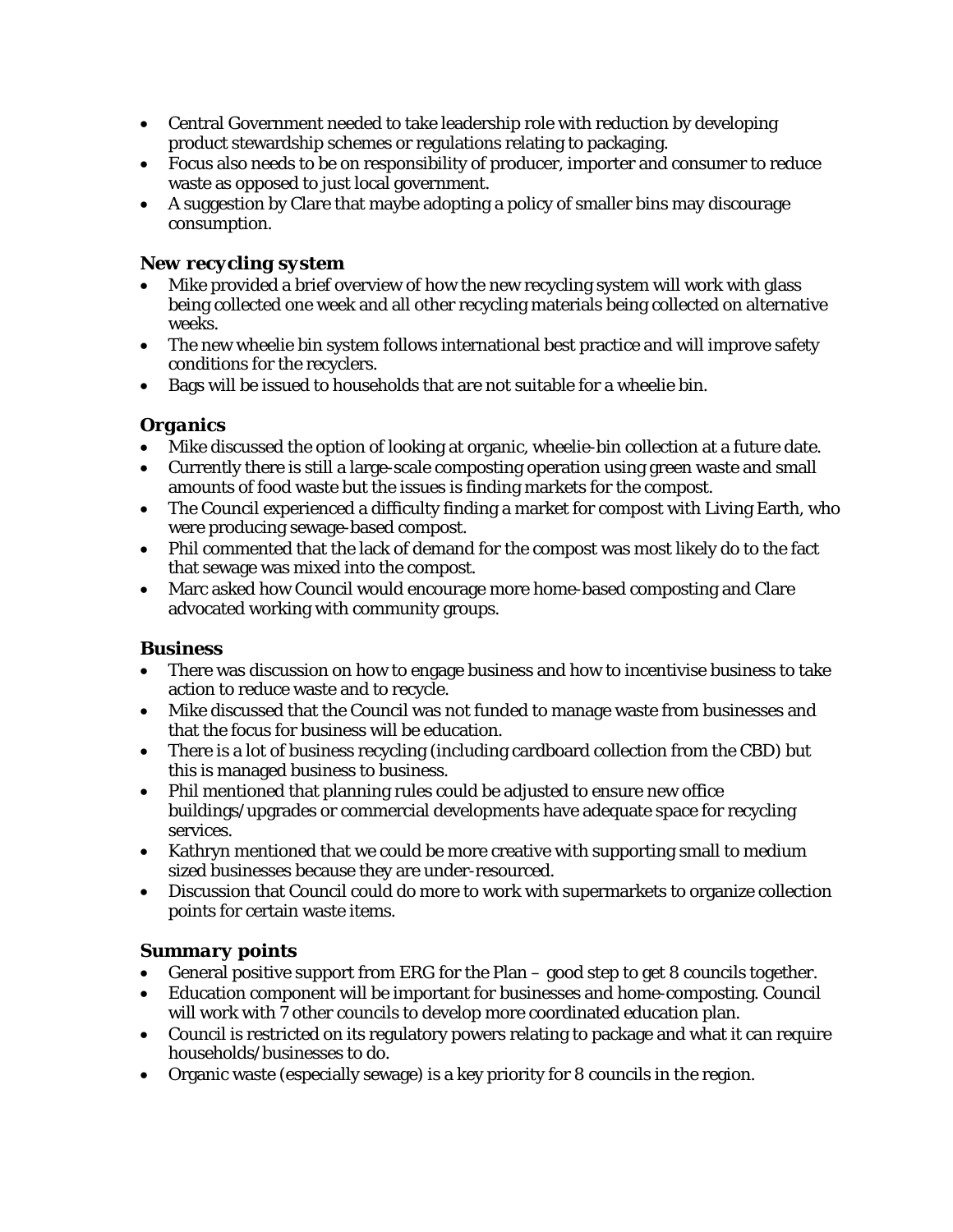# **Capital Spaces Plan review**

Mike Oates gave a presentation on the Capital Spaces review (see attached for content).

The key feedback points from the group included:

#### *Role of open space for active transport*

• Consider open space can play a role in assisting active mode usage. Bike paths could potentially provide popular commuting links on open space.

#### *Definition*

• What is the definition of open space? Does it include private land and road reserve? Advantages in looking at the wider role.

#### *Accessibility*

- There are physical challenges of getting access to open space for some. With an ageing population, ensure they have access to good open space experiences.
- Lack of flat land means accessibility a challenge.
- Lack of sense of community and rise of individualism leading to less involvement in clubs and team sports.

#### *Policy framework*

- Look at how the policy fits within the policy framework. Does it need to be reviewed or could it be replaced?
- Need clearer linkages of how the LTP maps to strategies and plans such as theses and individual budgets.
- Ensure there is regular monitoring on progress and that the plan integrates and aligns with the strategy framework.
- Look at the Measure Up document that informed the Wellington Regional Policy statement to understand our baseline indicators.

#### *Resource constraints and role of open space*

- Resource constraints (such oil supply issues) will change behaviour and where/how people go to recreate.
- Resource constraints creates demands for different uses of open space.
- Mike advised to review the November 2010 ERG report back to SPC paper with its list of macro and global issues for consideration in the Capital Spaces.

### *Relationship with Tangata Whenua*

• Relationship with Port Nicholson Trust will be very important for the city and planning with respect to Open Space.

## **General Business**

- Zach answered Bev's query that the ERG can submit as a group on non-Council policies but that the focus of the ERG will be on Council policy programme.
- Bev wanted to know if Council submitted on Greater Wellington's "State of the Environment" report